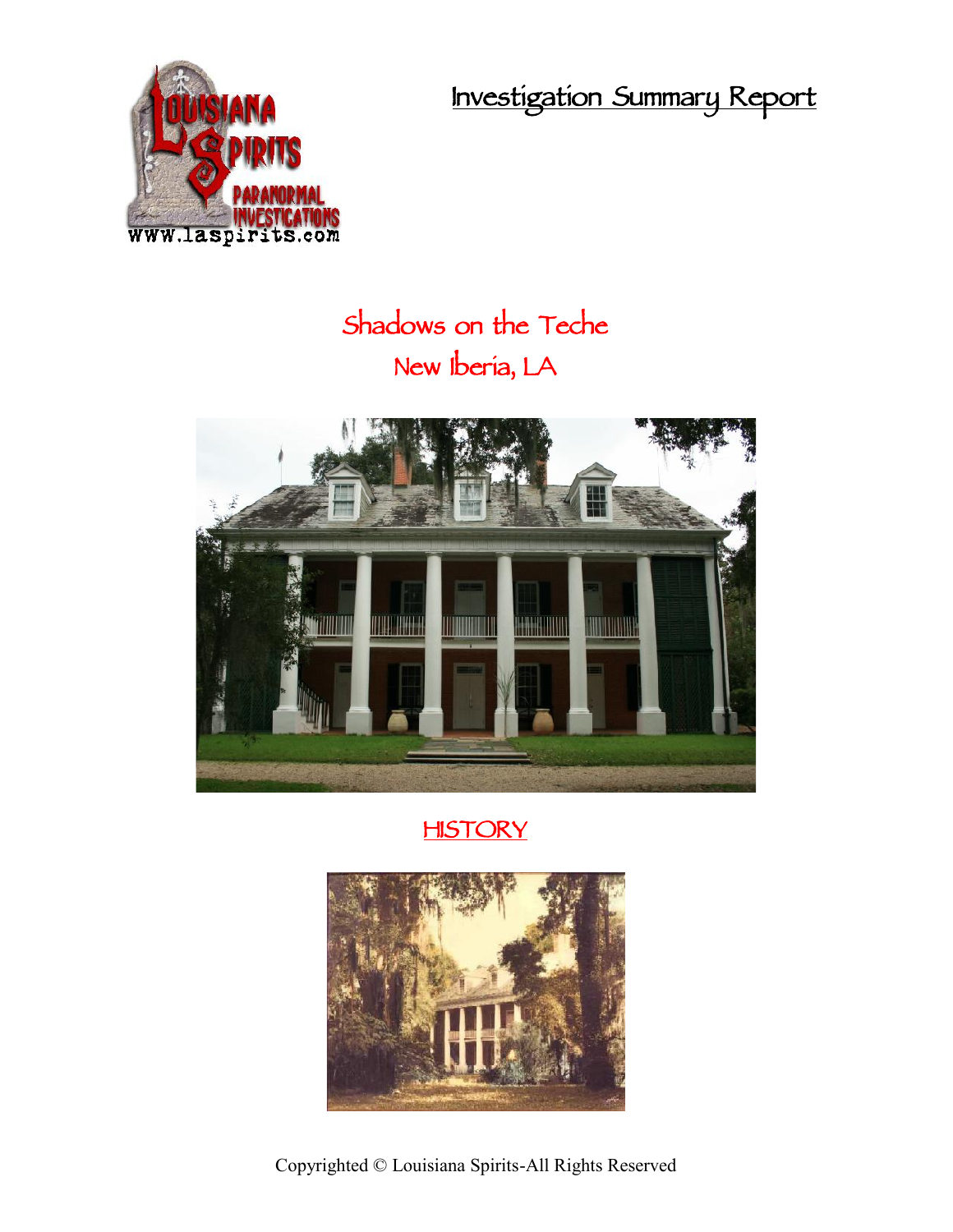A white-columned brick building constructed between 1831 and 1834, the Shadows is both a survivor and a reminder of another time. The Shadows serves as a solid reminder of the many layers of history associated with the site, each succeeding generation building on the one before to become an integral part of the property's history. Fortunately, we not only have the house and the historic site, but we also have the Weeks Family Papers, a collection of over 17,000 invoices, receipts, business, legal, and personal letters that testify to the joys, sorrows, fears, sickness, celebrations, pain, prosperity and poverty, all the emotions and situations of life. The site has been the stage for business entrepreneurs, politicians, soldiers, a backdrop for the Civil War, and a comfortable, familiar setting for childhood and old age, witnessing birth, sickness, and death, all of which are documented in the Weeks Family Papers.

The house, the landscape, the people's faces through their portraits, and their voices through the words they wrote in letters, have been preserved and together form a picture of life on a nineteenth century Louisiana plantation. They tell the story of change over time and emphasize the stream of continuity connecting the present with the past.

David Weeks, builder of the Shadows, was just one of many Anglo-Americans who made their way to the Attakapas region, the present day parishes of St. Martin, St. Mary, Iberia, Vermilion, and Lafayette, after the 1803 Louisiana Purchase to seek their fortune making sugar. Another family important to our story is the Conrad family of Virginia. By 1808, Mary Clara Conrad and her family were living on a plantation on the Bayou Teche between New Iberia and Jeanerette, probably Rosedale, the home of Mary's maternal grandmother Ann Thruston.

As a young man, David Weeks began working with his father, William Weeks, accumulating much property in the Felicianas and the Attakapas in the early 1800s, purchasing most of Grand Cote (now Weeks Island), over 2,000 acres by 1818. They grew cotton in the Felicianas, and attempted indigo and cotton in the Attakapas before David Weeks began concentrating on sugar in the early 1820s. While establishing the plantation at Grand Cote, David found time to court and marry Mary Conrad, Mary being 21 years of age and David 32. The couple resided on William Weeks' plantation on Bayou Sarah near St. Francisville.

After David's father died, they decided to move to their Attakapas properties to concentrate on the production of sugar at Grand Cote. Though Grand Cote was ideal as a sugar plantation, its location was considered too remote for his family, so David first acquired property on Bayou Parc Perdu where they lived for four years, before he bought, in 1825, the property at New Iberia on Bayou Teche.

Mary was proud of the house they built at Parc Perdu, where her first child was born in 1822. But in 1825 David sold the Parc Perdu plantation and moved his young family to the recently purchased tract of land on the outskirts of New Town (New Iberia now), where he built on a tract of 158 acres, the brick dwelling house now called The Shadows-on-the-Teche. Eight children were born to David and Mary: Frances, William, Alfred, Harriet, Charles, Frederick, David, and an infant girl who died shortly after birth. Construction of the new house began in 1831 and was finally completed in 1834. Invoices indicate that two brothers were in charge of most of the building process, Jotham and James Bedell. One of only three brick structures on the bayou in its' vicinity, the Shadows was constructed in a Classical Revival style on the exterior with the distinctive eight white columns across the front facade. Unlike other southern plantation homes of its time, the new Weeks home incorporated a Louisiana Colonial floorplan.

As the house neared completion in May 1834, David Weeks left on a sea voyage to New Haven, Connecticut, in an attempt to find a cure for a recurring unidentified disease. In mid-June 1834

Copyrighted © Louisiana Spirits-All Rights Reserved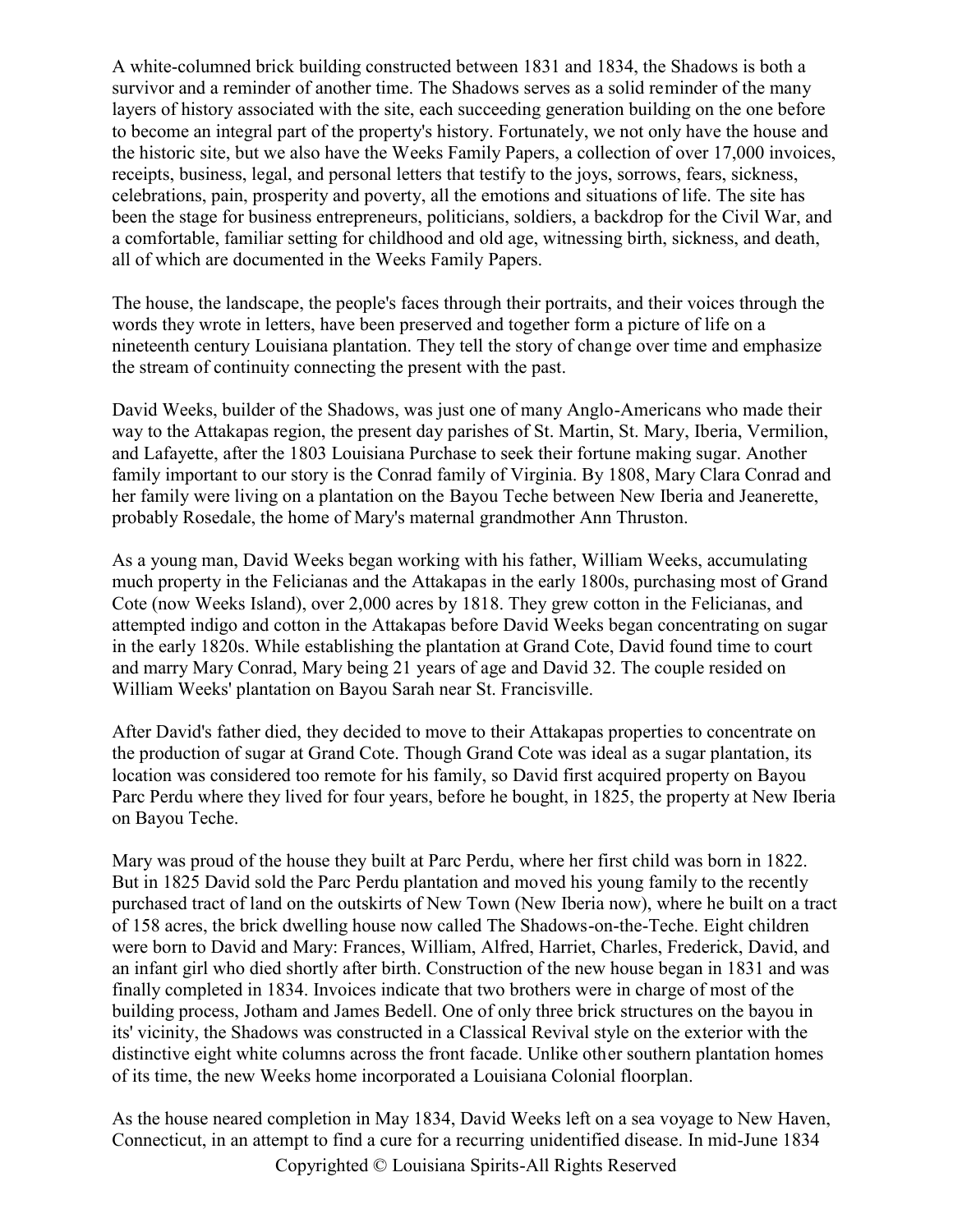Mary and six children moved into the new house. The happiness of moving into the new home, was overshadowed by worry about the absent David Weeks, who died August 25, 1834, never having lived in the new house on Bayou Teche. Almost six months after his death an inventory was taken of his estate; the house and furnishings were valued at \$20,700 while the main plantation of Grand Cote at \$75,000.

Following the death of David Weeks in 1834, his widow Mary C. Weeks was kept extremely busy seeing to the management of the plantation holdings of the David Weeks Estate, her children's inheritance. Her brothers advised and assisted her, but she often dealt directly with overseers concerning the sugar plantation on Grand Cote.

In addition to decisions on acreage to be planted in cane and food crops, supplies to be purchased, and marketing matters, as a sugar planter, Mary was also responsible for the needs of the slaves on Grand Cote and at the Shadows, over 150 men, women and children. This meant making sure there was sufficient food and clothing for everyone and that adequate housing and medical attention were provided when necessary. In addition to the plantation, Mary also saw to the needs of her children, hiring tutors to teach at the schoolhouse behind the main house and later locating good boarding schools and colleges in which to enroll the five children who survived childhood. Frances, William, Alfred, Harriet and Charles learned reading, writing, arithmetic and geography from tutors at home until in their early teens they went off to boarding schools.

In 1841, Mary's life changed with her marriage to John Moore. Moore was born in Berkeley County, Virginia (now West Virginia), in 1789. John Moore owned property in and transferred his place of residence to various Louisiana parishes between the 1810s and 1830s. In 1816 he was acting justice of the peace in St. Mary Parish and was also "reading law" under Judge Joshua Baker of Franklin. In 1822, he purchased the property in St. Landry Parish now known as Magnolia Ridge, near Washington, Louisiana. From 1825 to 1834, Moore represented St. Martin Parish in the Louisiana House of Representatives. Then again during the mid-1830s he was listed as a parish judge in St. Mary Parish.

While legally keeping their property separate, Mary and her children frequently sought her husband's advice in business and family affairs. The 1840s and 1850s were prosperous decades for John and Mary Weeks Moore. She watched her children mature, marry and have children of their own. Her marriage to John Moore was a healthy and happy one, and she and her husband were respected members of the community. The plantations were doing well and the family's future looked secure.

Judge Moore was elected to Congress in 1840 and Mary traveled with him, taking the children, except Frances who had married Augustin Magill in1841. The Moores enrolled the older boys, William and Alfred, in colleges in Virginia and Harriet in a female seminary in Georgetown. Moore was re-elected to Congress in 1851, but after visiting him once in 1852, Mary chose to remain behind at the Shadows, keeping in touch with her absent husband through letters. "I have little to say unless I tell you over and over again how much I miss your society and how much I want to see you. You know the monotony of Attakapas life, only varied by fear of freezes or of sickness." (Letter, Mary C. Moore, The Shadows to John Moore, Washington, DC, Jan 14, 1853)

Sometime in the early hours of December 29, 1863, Mary Moore died peacefully in her sleep as Union troops occupied her home and its grounds. She was buried in her garden, "as the graveyards were all open the fencing having been torn down by the Yankees." (Letter, Hannah J. Conrad, New Iberia, to John Moore, De Soto Parish, Dec 4, 1864). John Moore died at the Shadows, on June 17, 1867 at the age of 78 and is buried next to Mary.

Copyrighted © Louisiana Spirits-All Rights Reserved